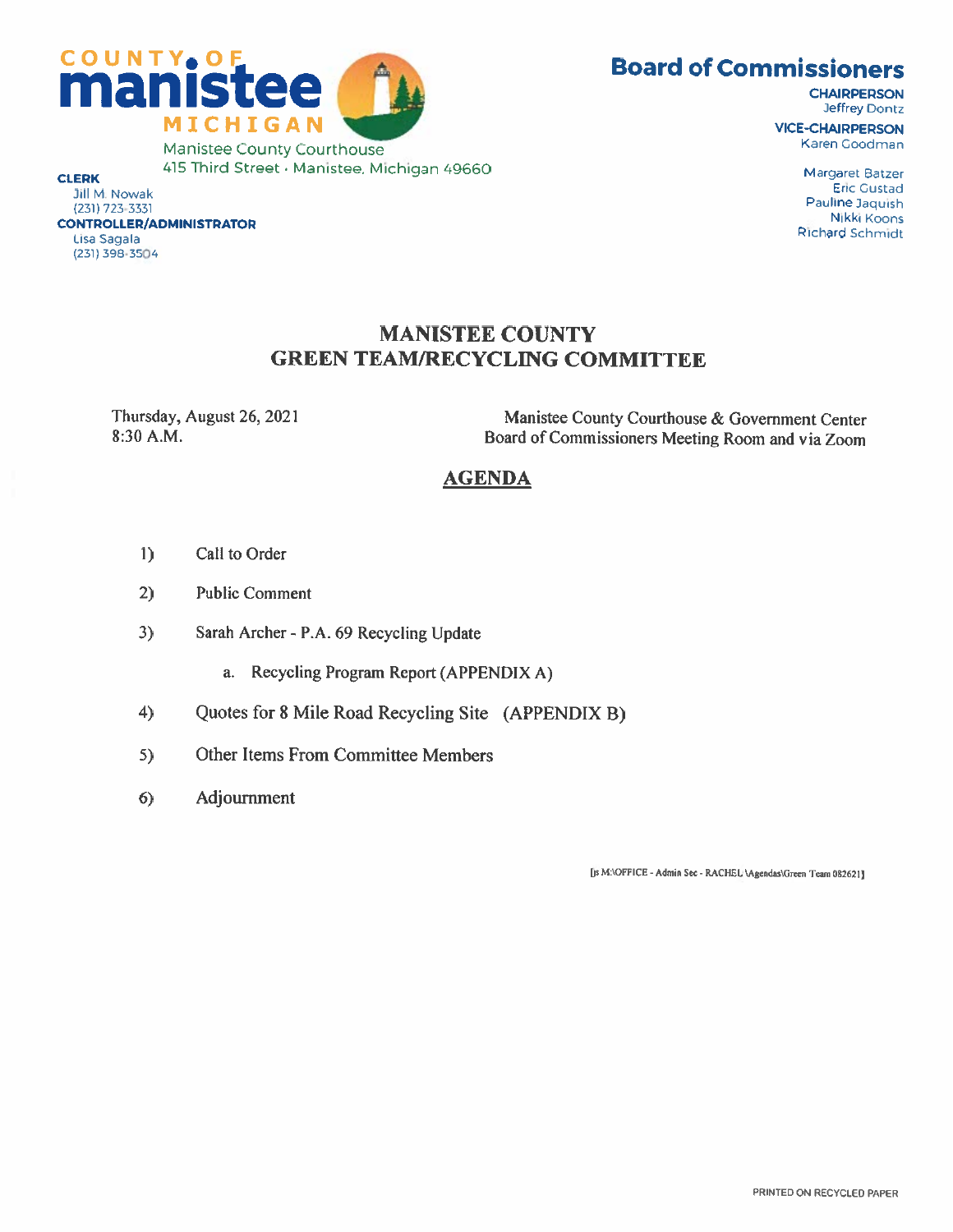## Manistee County Green Team Recycling Program Report — August 24, 2021 Sarah Archer, Iris Waste Diversion Specialists, Inc.

### **Meeting Attendance**

- Green Team  $-$  July 22, 2021 virtual
- Manistee Chapter Michigan Townships Association July 28, 2021 in person Pleasanton Township
- Household Hazardous Waste Coordinating Committee August 3, 2021 Pere Marquette Township
- Board of Commissioners August 24, 2021

### Current Volume Report

|                                                                          |                                                                                  |        |             |                                                                                                                                         |        |                                                                                                                                                                                                                                                                                       | <b>APPENVIX</b> |
|--------------------------------------------------------------------------|----------------------------------------------------------------------------------|--------|-------------|-----------------------------------------------------------------------------------------------------------------------------------------|--------|---------------------------------------------------------------------------------------------------------------------------------------------------------------------------------------------------------------------------------------------------------------------------------------|-----------------|
|                                                                          |                                                                                  |        |             | <b>Manistee County Green Team</b><br>Recycling Program Report - August 24, 2021<br>Sarah Archer, Iris Waste Diversion Specialists, Inc. |        |                                                                                                                                                                                                                                                                                       |                 |
|                                                                          |                                                                                  |        |             | The following is a summary of Recycling Program activity since July 22, 2021.                                                           |        |                                                                                                                                                                                                                                                                                       |                 |
| <b>Meeting Attendance</b><br>۰<br>۰<br>۰<br><b>Current Volume Report</b> | Green Team - July 22, 2021 - virtual<br>Board of Commissioners - August 24, 2021 |        |             |                                                                                                                                         |        | Manistee Chapter Michigan Townships Association - July 28, 2021 - in person Pleasanton Towns<br>Household Hazardous Waste Coordinating Committee - August 3, 2021 - Pere Marquette Town<br>Total weight (pounds) of materials collected from 7 PA69 Recycling Program drop-off sites. |                 |
| January                                                                  | 41,876                                                                           | April  | 17,236 July |                                                                                                                                         | 37,265 | October                                                                                                                                                                                                                                                                               |                 |
| February                                                                 | 26,602                                                                           | May    | 35,030      | August                                                                                                                                  |        | November                                                                                                                                                                                                                                                                              |                 |
| March                                                                    | 39,720                                                                           | i lune | 26,815      | September                                                                                                                               |        | December                                                                                                                                                                                                                                                                              |                 |
|                                                                          |                                                                                  |        |             |                                                                                                                                         |        | <b>Total To-Date</b>                                                                                                                                                                                                                                                                  | 224,544         |

- There was a 22% decrease in volume for July 2021 compared to July 2020. \*
- Total program costs through July are \$9, <sup>I</sup> 67.56 higher than this time in 2020. \*

\*A smaller volume of recyclable materials was delivered to the material recovery facility and collection costs were higher due to two occurrences of oil contaminated loads that required landfill disposal, equipment cleanup costs, and extra trips to complete the collection route. Contamination costs to-date amount to \$4,850.00. One day per week of additional service is provided to the Onekama site during peak months at an extra charge which is reflected in the higher costs through July.

### **Education**

• Monthly e-newsletter sent.

### Grant Projects

- EGLE SCRAP TIRE GRANT
	- o Upcoming events Saturday, September 25, 2021 10:00 a.m. 2:00 p.m. Bay Area Recycling for Charities, Kaleva.
- EGLE 2020 RECYCLING QUALITY IMPROVEMENT GRANT
	- o Request for second extension for use of remaining grant funds of approximately \$4,000 was not approved.
- **EGLE RECYCLING INFRASTRUCTURE GRANT** 
	- o Application submitted on August 18, 202 I, for funding to make site improvements to Onekama recycling site relocation. Grants will likely be awarded late Fall.

### **Operations**

• Archer spoke briefly with Onekama Township Supervisor Meister regarding the property on 8 Mile Road currently for use as a recycling drop-off site. Archer will prepare information for presentation at the Onekama Township Board meeting on September 8.

### **Other**

• Recycling Drop-off Collection Services Request for Quote was issued on July 30 with a closing date of August 13, 2021. Two bids and one letter with <sup>a</sup> no bid response were received by the County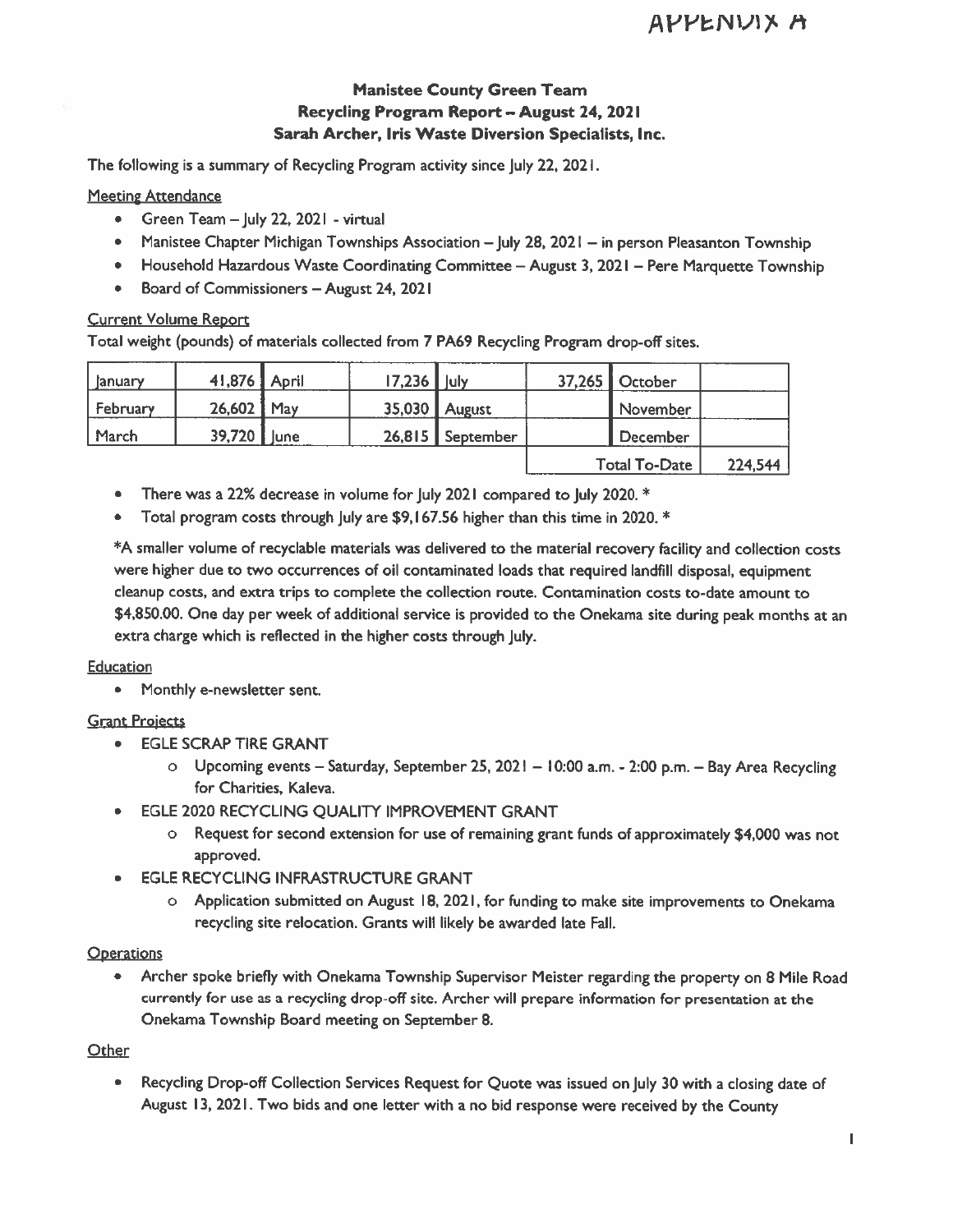Administrator. The Request for Quote was issued as <sup>a</sup> "Not-to-Exceed' proposal. Only one bid was received with <sup>a</sup> pricing proposal within the "Not-to-Exceed" parameters, from GFL (Green for Life) Environmental, Traverse City. A recommendation was made to the Board of Commissioners on August 24 to award the bid to GFL Environmental and was met with unanimous approval. GFL Environmental will begin service on January I, 2022, following expiration of the contract with the current vendor, Area <sup>31</sup> Recycling & Disposal, on December 31, 2021.

• The Annual Manistee Conservation District Household Hazardous Waste Drop-Off event was held on Saturday, August 21 from 9 a.m. - I p.m. at the Manistee County Road Commission.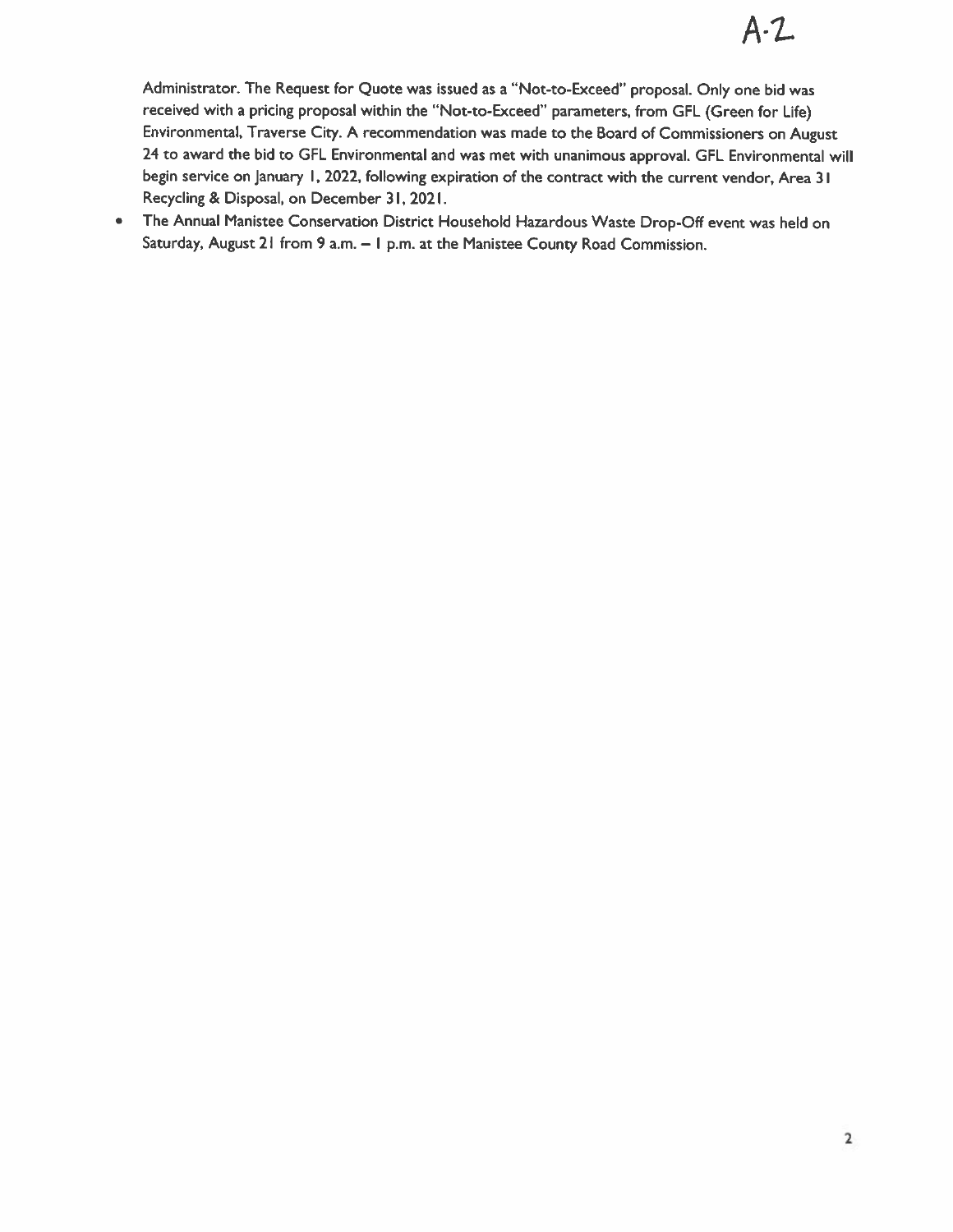

Manistee County PA 69 Recycling Program Monthly Volume Data Report July 2021

|                            |                            | % Change from         |                        |                  | . .<br><b>X</b> Change from |
|----------------------------|----------------------------|-----------------------|------------------------|------------------|-----------------------------|
| <b>JANUARY</b>             | <b>LBS</b>                 | <b>Previous Month</b> | <b>JULY</b>            | <b>LBS</b>       | <b>Previous Month</b>       |
| Arcadia Twp                | 9,128.0                    | $-35%$                | Arcadia Twp            | 10,470.0         | 38%                         |
| <b>Brown Twp</b>           | 5,079.0                    | <b>0%</b>             | <b>Brown Twp</b>       | 3,487.0          | 27%                         |
| Cleon Twp                  | 3,807.0                    | 0%                    | Cleon Twp              | 2,513.0          | 15%                         |
| <b>Dickson Twp</b>         | [1,119.0]                  | N/A                   | Dickson Twp            | 981.0            | 33%                         |
| Maple Grove Twp            | 7,617.0                    | 0%                    | Maple Grove Twp        | 6,614.0          | 60%                         |
| Onekama Twp                | 2,  71.0                   | $-26%$                | Onekama Twp            | 10,179.0         | 41%                         |
| Springdale Twp             | 2,955.0                    | $-29%$                | Springdale Twp         | 3,257.0          | 49%                         |
| <b>JANUARY TOTALS</b>      | 41,876.0                   | -15%                  | <b>JULY TOTAL</b>      | 37,265.0         | $\frac{1}{39\%}$            |
| <b>FEBRUARY</b>            |                            |                       | <b>AUGUST</b>          |                  |                             |
| Arcadia Twp                | 5,431.0                    | $-68%$                | <b>Arcadia Twp</b>     | 0.0              |                             |
| <b>Brown Twp</b>           | 3,076.0                    | $-65%$                | <b>Brown Twp</b>       | 0.0              |                             |
| Cleon Twp                  | 1,987.0                    | $-92%$                | Cleon Twp              | 0.0              |                             |
| Dickson Twp                | 604.0                      | $-85%$                | <b>Dickson Twp</b>     | 0.0              |                             |
| Maple Grove Twp            | 3,973.0                    | $-92%$                | Maple Grove Twp        | 0.0              |                             |
| Onekama Twp                | 9,225.0                    | $-32%$                | Onekama Twp            | 0.0              |                             |
| Springdale Twp             | 2,306.0                    | $-28%$                | Springdale Twp         | 0.01             |                             |
| <b>FEBRUARY TOTALS</b>     | 26,607.0                   | $-57%$                | <b>AUGUST TOTAL</b>    | $\overline{0.0}$ |                             |
| <b>MARCH</b>               |                            |                       | <b>SEPTEMBER</b>       |                  |                             |
| Arcadia Twp                | 9,341.0                    | 72%                   | Arcadia Twp            | 0.01             |                             |
| <b>Brown Twp</b>           | 4,152.0                    | 35%                   | <b>Brown Twp</b>       | 0.0              |                             |
| Cleon Twp                  | 3,116.0                    | 57%                   | Cleon Twp              | 0.0              |                             |
| <b>Dickson Twp</b>         | 1,316.0                    | 118%                  | <b>Dickson Twp</b>     | 0.01             |                             |
| Maple Grove Twp            | 6,227.0                    | 57%                   | Maple Grove Twp        | 0.01             |                             |
| Onekama Twp                | 12,452.0                   | 35%                   | Onekama Twp            | 0,0              |                             |
| Springdale Twp             | 3,116.0                    | 35%                   | Springdale Twp         | 0.0              |                             |
| <b>MARCH TOTALS</b>        | 39,720.0                   | 49%                   | <b>SEPTEMBER TOTAL</b> | $\overline{0.0}$ |                             |
| <b>APRIL</b>               |                            |                       | <b>OCTOBER</b>         |                  |                             |
| Arcadia Twp                | 3,741.0                    | -60%                  | Arcadia Twp            | 0.0              |                             |
| <b>Brown Twp</b>           | 2,795.0                    | $-33%$                | <b>Brown Twp</b>       | 0.0              |                             |
| Cleon Twp                  | 1,026.0                    | $-67%$                | Cleon Twp              | 0.0              |                             |
| <b>Dickson Twp</b>         | 945.0                      | $-28%$                | Dickson Twp            | 0.0              |                             |
| Maple Grove Twp            | 2,494.0                    | $-60%$                | Maple Grove Twp        | 0.0              |                             |
| Onekama Twp                | 4,987.0                    | -60%                  | Onekama Twp            | 0.0              |                             |
| Springdale Twp             | 1,248.0                    | $-60%$                | Springdale Twp         | 0.0              |                             |
| <b>APRIL TOTALS</b>        | 17,236.0                   | -57%                  | <b>OCTOBER TOTAL</b>   | 0.0              |                             |
| <b>MAY</b>                 |                            |                       | <b>NOVEMBER</b>        |                  |                             |
| <b>Arcadia Twp</b>         | 8,459.0                    | 26%                   | Arcadia Twp            | 0.0              |                             |
| <b>Brown Twp</b>           | 3,760.0                    | 35%                   | <b>Brown Twp</b>       | 0.0              |                             |
| Cleon Twp                  | 2,820.0                    | 175%                  | Cleon Twp              | 0.0              |                             |
| Dickson Twp                | 951.0                      | %                     | Dickson Twp            | 0.0              |                             |
| Maple Grove Twp            | 4,940.0                    | 98%                   | Maple Grove Twp        | 0.0              |                             |
| Onekama Twp                | 11,280.0                   | 126%                  | Onekama Twp            | 0.0              |                             |
| Springdale Twp             | 2.820.0                    | 126%                  | Springdale Twp         | [0,0]            |                             |
| <b>MAY TOTALS</b>          | 35 030.01                  | 103%                  | <b>NOVEMBER TOTAL</b>  | 0.0              |                             |
|                            |                            |                       | <b>DECEMBER</b>        |                  |                             |
| <b>JUNE</b><br>Arcadia Twp | 7,570.0                    | $-11%$                | Arcadia Twp            | 0.0              |                             |
| <b>Brown Twp</b>           | 2,753.0                    | $-27%$                | Brown Twp              | 0.0 <sub>1</sub> |                             |
| Cleon Two                  | 2,192.0                    | $-22%$                | Cleon Twp              | 0.0              |                             |
| Dickson Twp                | 738.0                      | $-22%$                | Dickson Twp            | 0.0              |                             |
| Maple Grove Twp            | 4,129.0                    | $-16%$                | Maple Grove Twp        | 0.01             |                             |
| Onekama Twp                | 7,241.0                    | $-36%$                | Onekama Twp            | 0.0 <sub>l</sub> |                             |
| Springdale Twp             | 2,192.0                    | $-22%$                | Springdale Twp         | 0.0              |                             |
| <b>JUNE TOTALS</b>         | 26,815.0                   | $-23%$                | <b>DECEMBER TOTAL</b>  | 0.0              |                             |
|                            | YEAR TO DATE (in lbs.)     |                       | 224,544.0              |                  |                             |
|                            | <b>YEAR TO DATE (tons)</b> |                       | 112.3                  |                  |                             |
|                            |                            |                       |                        |                  |                             |

### Year to date comparison by site

| <b>Totals in pounds</b> | $ ul-20 $ | $Jul-2l$ | Totals in tons        | <b>Jul-20</b>          | $ u -2 $         |
|-------------------------|-----------|----------|-----------------------|------------------------|------------------|
| Arcadia Two             | 9,765.0   | 7,570.0  | Arcadia Twp           | 4.9                    | 3.8 <sub>1</sub> |
| <b>Brown Twp</b>        | 4,096.0   | 2.753.0  | <b>Brown Twp</b>      | 2.0 <sub>l</sub>       | ا4. ا            |
| Cleon Twp               | 2,027.0   | 2.192.0  | Cleon Twp             | ،01                    | Ш                |
| Dickson Twp             | N/A       | 738.0    | Dickson Twp           | N/A                    | 0.4              |
| Maple Grove Twp         | 4,739.0   | 4,129.0  | Maple Grove Twp       |                        | 2.11             |
| Onekama Twp             | 24,511.0  | 7.241.0  | <b>Onekama Twp</b>    | 12.3                   | 3.6              |
| Springdale Twp          | 2,442.0   | 2,192.0  | Springdale Twp        |                        |                  |
| <b>Totals in pounds</b> | 47,580    | 26,815   | <b>Totals in Tons</b> | <b>PERMITE</b><br>23.8 | 13.4             |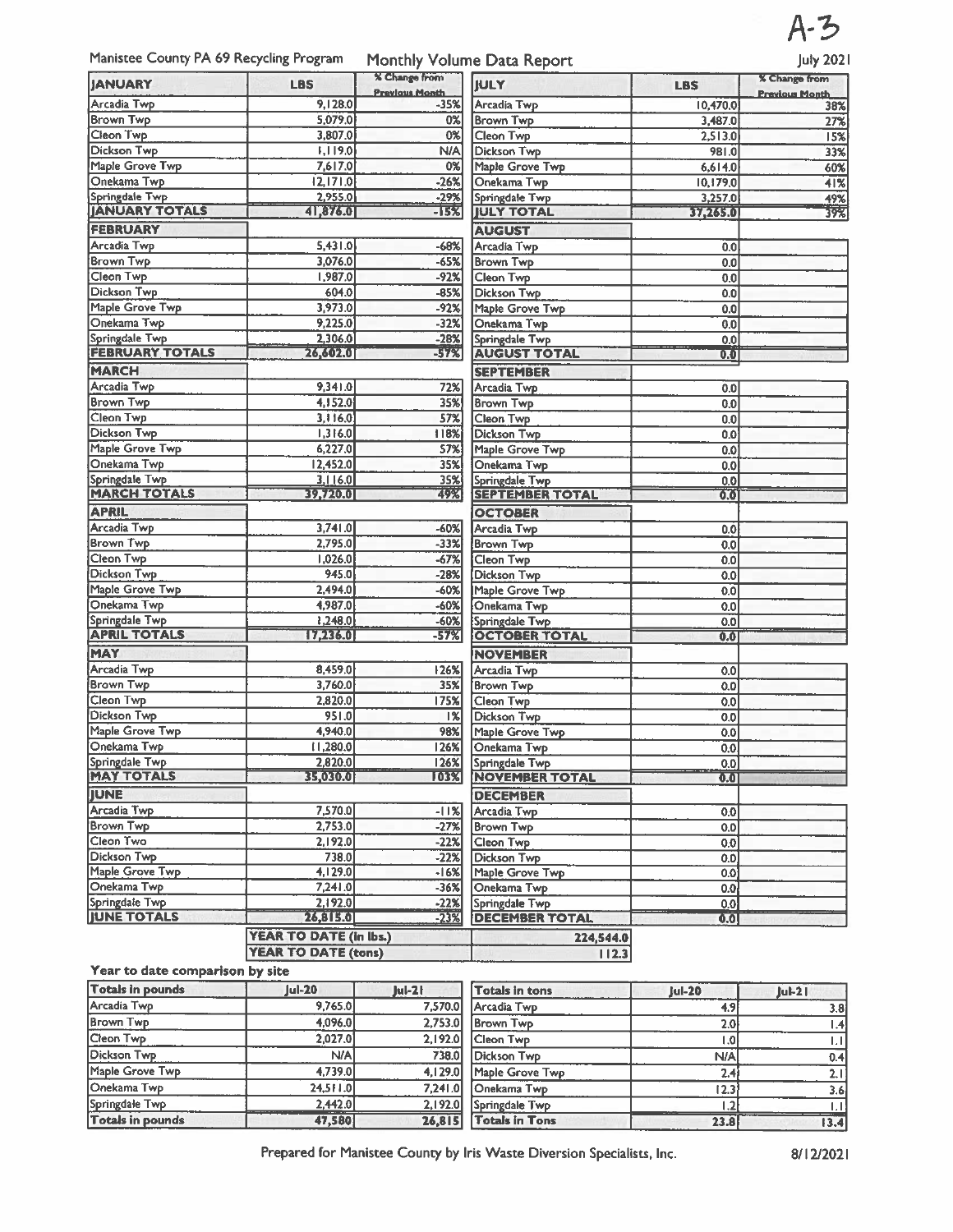|          |                                                                                                                                            | <b>AYYENDIX B</b> |                                           |
|----------|--------------------------------------------------------------------------------------------------------------------------------------------|-------------------|-------------------------------------------|
| Name:    | <b>AJ's Trees &amp; Services</b><br>3082 River Rd<br>Manistee, MI 49660<br>231.510.7913<br><b>Licensed &amp; Insured</b><br>Bruce Schunger |                   | <b>Estimate</b><br><b>Date</b><br>23 2021 |
|          |                                                                                                                                            | <b>Terms</b>      | Project                                   |
|          |                                                                                                                                            |                   | $F_m/c$ $l$ d                             |
| Quantity | <b>Description</b>                                                                                                                         | Rate              | Amount                                    |
|          | Char limbs and tres<br>Ever parking Lui                                                                                                    |                   | 1200                                      |
|          |                                                                                                                                            | <b>TOTAL</b>      | 1200                                      |
|          | Estimates are good for 60 days.                                                                                                            |                   |                                           |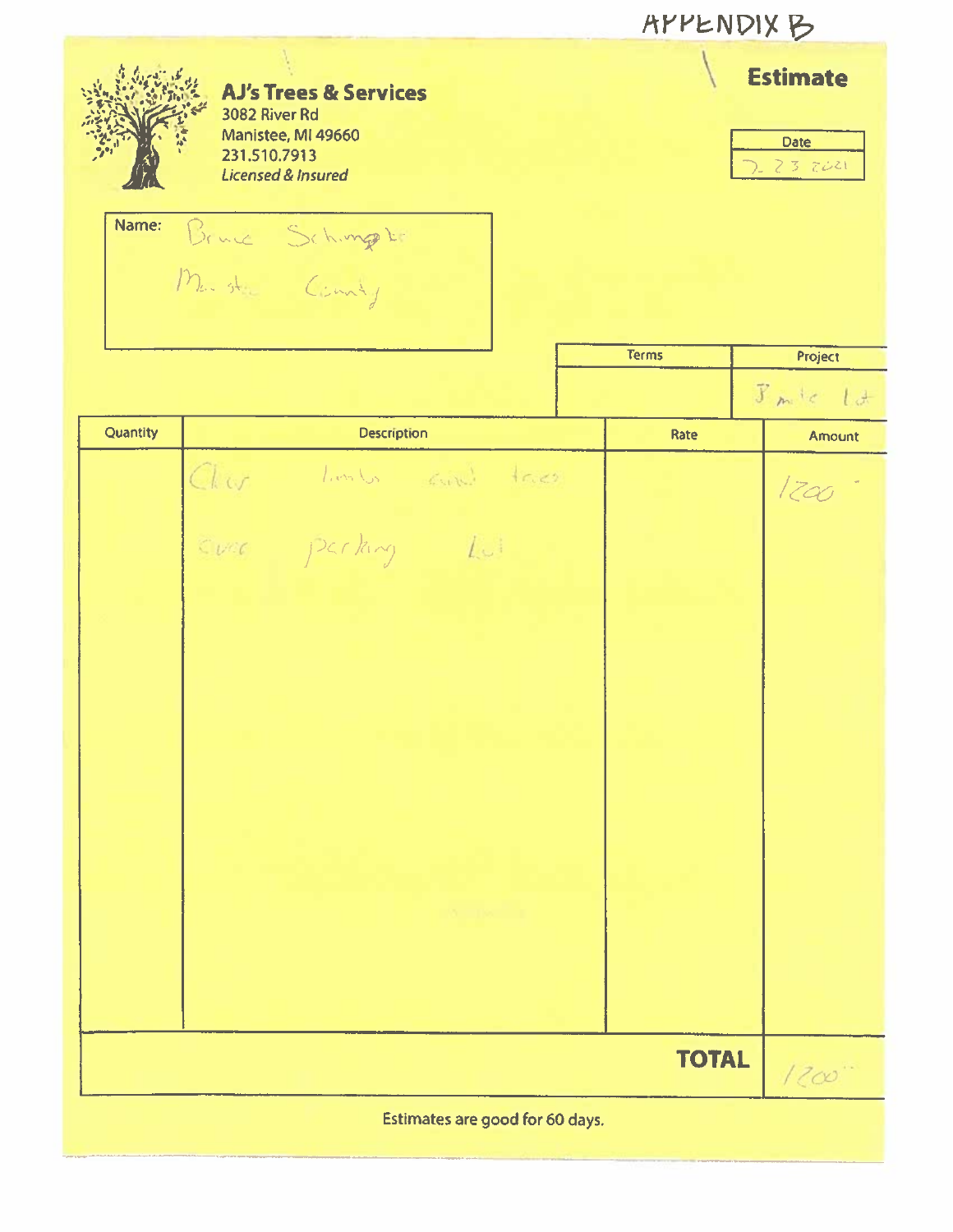

# Apple Fence Company

Company Name: MANISTEE COUNTY Attn: BRUCE SCHIMKE

Billing Address: 395 3RD ST City, State, Zip- MANISTEE, Ml 49660 Phone: 231-398-3552 Cell: Fax: 231-398-3526 EMAIL: bschimke@manisteecountymi.gov MISS DIG REQUIRED: YES PROJECT: RECYCLE CENTER 8 MILE RD PER INFORMATION PROVIDED

1893 Pine Tree Road Telephone 231-276-9888 Fax 231-276-6111 DATE: August 11, 2021

**Quote** 

Project Address: 8 MILE RD City, State, Zip: MANISTEE, MI

PROVIDE AND INSTALL THE FOLLOWING: 600'— 6' HIGH COMMERCIAL GRADE CHAINLINK FENCE SYSTEM COMPLETE 2—6' HIGH x 24' WIDE GALVANIZED DOUBLE DRIVE GATES WITH GATE HARDWARE TOTAL ESTIMATED INSTALLED COST: \$21,560.00 NET TERMS 113 DOWN, BALANCE DUE UPON COMPLETION

OPTION: PRIVACY FENCE SLATS TO ENTIRE FENCE AND GATES ADD \$9,240.00 TO ABOVE COSTS

NOTE: ABOVE QUOTE IS ONLY VALID FOR 7 DAYS FROM ABOVE DATE

NOTE: NON- CASHI CHECK TRANSACTIONS WILL HAVE A 3.25% SUR CHARGE ADDED TO ALL CREDIT CARD TRANSACTIONS. WE APOLOGIZE FOR ANY INCONVENIENCE.

NOTE: COST CAN NOT BE GUARANTEED FOR FUTURE MATERIAL AND INSTALL COST DUE TO REGULAR PRICE CHANGES HAPPENING.

NOTE: ONSITE MEETING WILL BE NEEDED TO CONFIRM ACTUAL FOOTAGES AND ACTUAL PROJECT COST WHEN TIME COMES TO PROCEED IF NECESSARY.

CUSTOMER IS RESPONSIBLE FOR ANY DAMAGE TO UNDER GROUND SPRINKLER SYSTEMS. CUSTOMER IS RESPONSIBLE FOR ESTABLISHING PROPERTY LINES. INITIAL HERE \_\_\_\_\_\_\_\_\_\_

Accepted By

Date 1 1

PLEASE VISIT OUR WEBSITE AT: www.applefence.com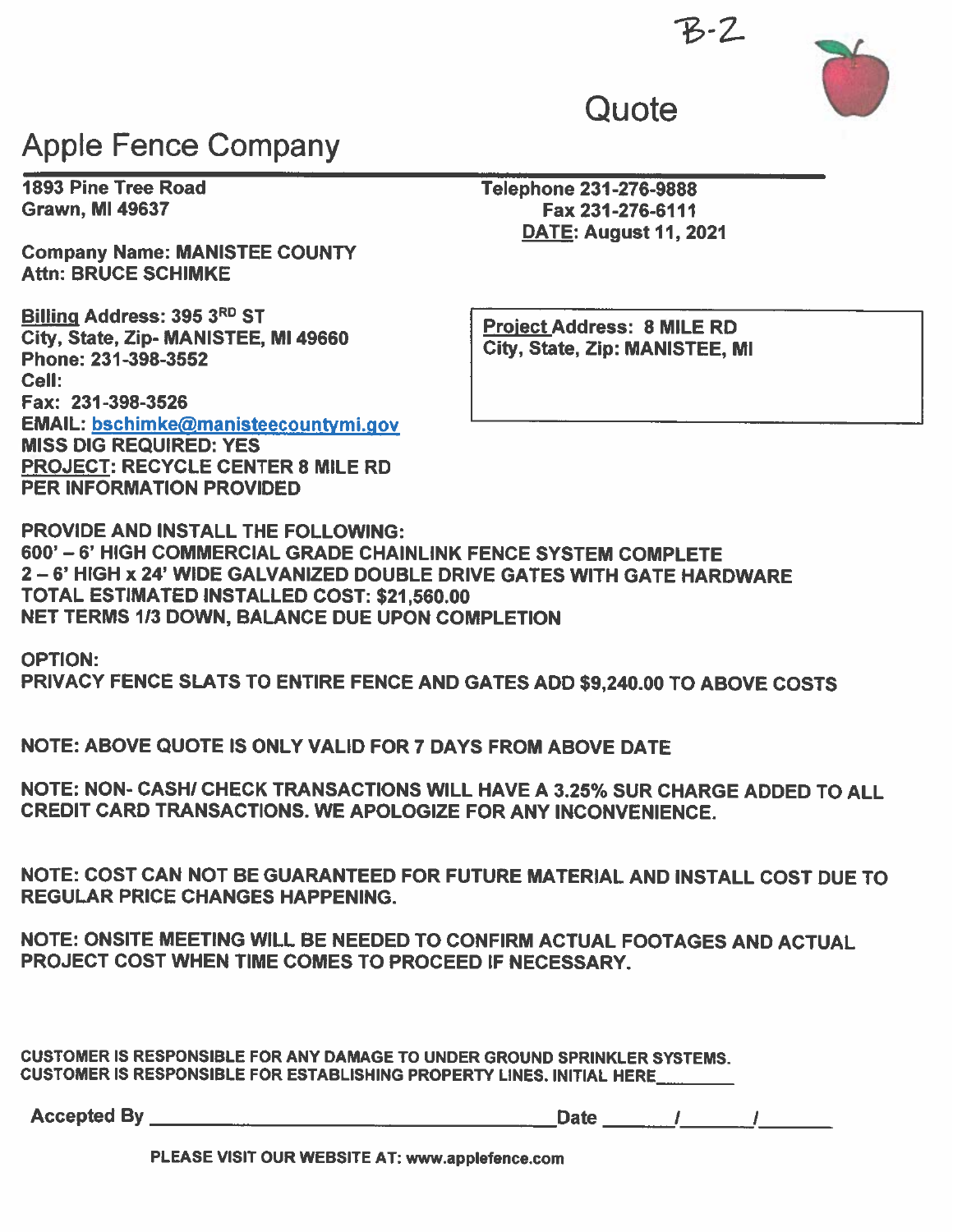### PROPOSAL

# RON BROWN & SONS, INC.

ASPHALT PAVING All Types of Quality Paving

P0. Box 254— 17443 Pleasanton Highway - Bear Lake, Michigan 49614

(800) 968-2275 /(231) 864-2275 / Fax: (231)864-3695 / Email: ronbrownandsons@gmail.com

| <b>PROPOSAL SUBMITTED TO:</b>     | DATE:            | July 23, 2021                     |  |
|-----------------------------------|------------------|-----------------------------------|--|
| <b>Manistee County</b>            | <b>PHONE:</b>    | $(231)$ 398-3552 Bruce Schimke    |  |
| 415 3rd St.<br>Manistee, MI 49660 | <b>JOB NAME:</b> | <b>Proposed Recycle Center</b>    |  |
|                                   |                  | JOB LOCATION: 8 Mile Rd., Onekama |  |
|                                   | <b>EMAIL:</b>    | bschimke@manisteecountymi.gov     |  |

We hereby submit specifications and estimates for:

Thank you for inviting Ron Brown & Sons, Inc. to bid your project. Enclosed is your estimate for work to be done by Ron Brown & Sons, Inc.

Place fill sand as needed, grade for desired line and slope, place 6 - 8" gravel and compact, place 1 1/2" base course asphalt, apply bond coat, place <sup>1</sup> 1/2" wear course asphalt.

Notes: Possible footings for old building on-site, additional removal costs will apply if present. All permits are responsiblity of Manistee County.

As per enclosed print:

Main Area: \$21,713.00 Optional Area: \$9,403.00

If accepting; please circle desired option(s) above, sign one copy of this proposal and one copy of the attached print. Return them to our office. Although every effort will be made to complete all projects accepted in the 2021 season, we must inform you that Ron Brown & Sons cannot guarantee completion of all projects before the paving season end. This estimate is based upon 2021 pricing and SUBJECT TO CHANGE if scheduled after the 2021 season concludes.

### Again, thank you!

We propose hereby to furnish material and labor - complete in accordance with above specifications, for the sum of

 $\sum_{i=1}^{n}$ 

Same as above, dollars. (\$ As above.

| Payment to be made as follows:  Due Upon Completion |  |  |  |
|-----------------------------------------------------|--|--|--|
|-----------------------------------------------------|--|--|--|

| All material is guaranteed to be as specified. All work to be completed in a<br>workmanlike manner according to standard practices. Any alteration or<br>deviation from above specifications involving extra costs will be executed only<br>upon written orders, and will become an extra charge over and above the<br>estimate. All agreements contingent upon strikes, accidents or delays beyond<br>our control. Owner to carry fire, tornado, and other necessary insurance. Our<br>workers are fully covered by Workman's Compensation Insurance. | Authorized<br>Least Breach<br>Signature<br>Note: This proposal may be withdrawn by us if not accepted within 30 days.<br>A Finance Charge of 1 1/2 % per month, which is an Annual Percentage Rate of<br>18%, is charged on all past due accounts. |
|--------------------------------------------------------------------------------------------------------------------------------------------------------------------------------------------------------------------------------------------------------------------------------------------------------------------------------------------------------------------------------------------------------------------------------------------------------------------------------------------------------------------------------------------------------|----------------------------------------------------------------------------------------------------------------------------------------------------------------------------------------------------------------------------------------------------|
| Acceptance of Proposal - The above prices, specifications and conditions<br>are satisfactory and are hereby accepted. You are authorized to do the work<br>as specified. Please see reverse side for General Conditions.<br>Please sign and return one copy to our office.<br>Thank you.                                                                                                                                                                                                                                                               | Authorized<br><b>Signature</b><br>Date of Acceptance:                                                                                                                                                                                              |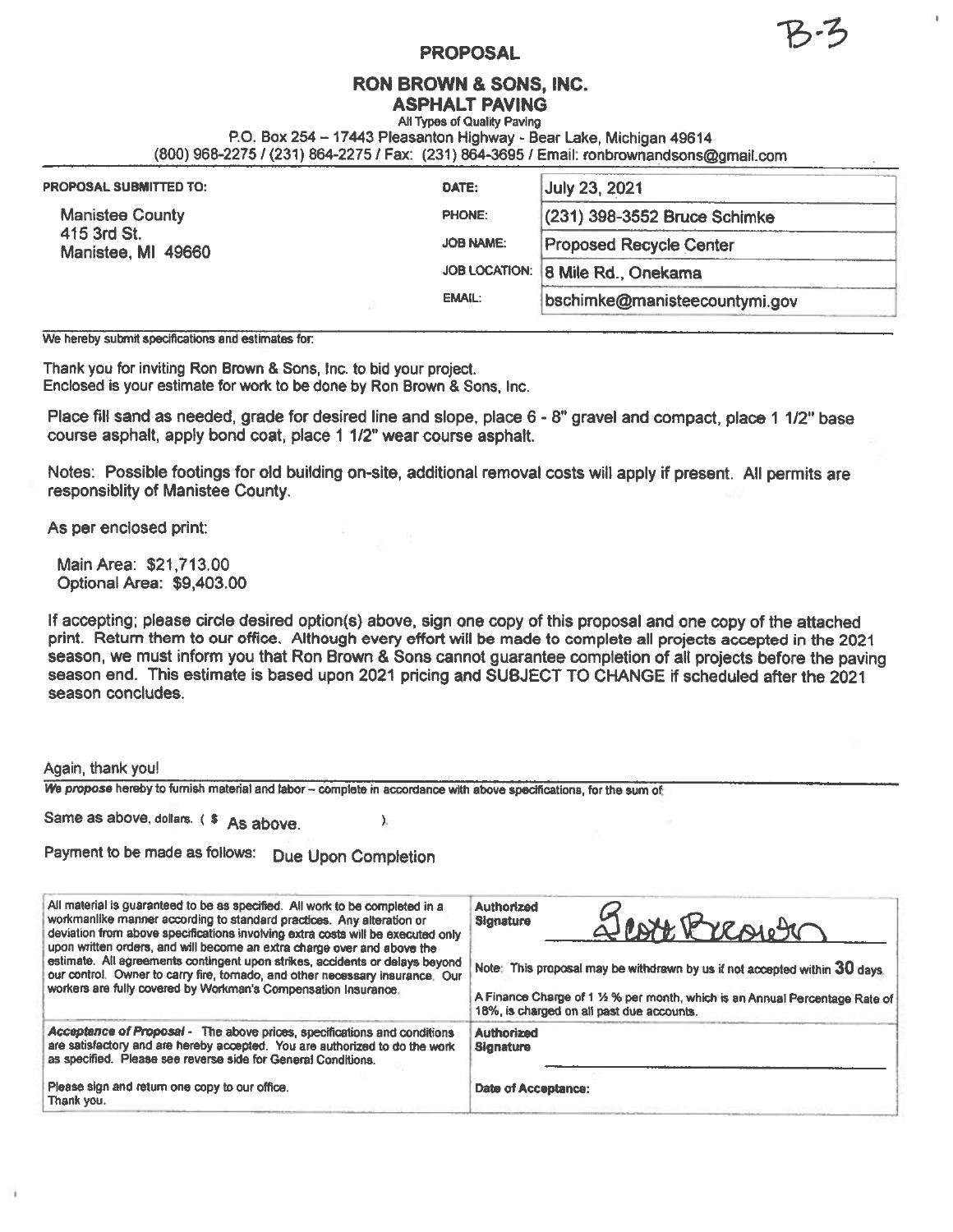### GENERAL CONDITIONS NO ORAL It is expressly understood that all the items, agreements and conditions relating to this contract are only those expressed in writing herein, and<br>AGREEMENTS: that there are no oral representations, undertakings, t that there are no oral representations, undertakings, terms, agreements or conditions of any kind. APPROVAL: This proposal will not be binding upon our company until the signed acceptance has been received by us, and until it has been checked and signed by our Engineer and counlersigned by an officer of this company in the space provided for their signatures on the reverse side of this proposal. TIME FOR This proposal must be accepted by the Purchaser within thirty (30) days from the date hereof. If not accepted within that period, the prices and CCEPTANCE: quoted herein are subject to change and this proposal may CHANGES: No changes or alterations In the specifications shall be allowed except in writing and at prices agreed upon at the time the changes are authorized. ESTIMATED OR Quantities and areas in this proposal are approximate, arrived at for estimating purposes only, and it is understood that payment is to be made<br>APPROXIMATE on actual quantities of work completed and actual are on actual quantities of work completed and actual areas covered unless otherwise indicated. QUANTITiES: THICKNESS: All description of paving thickness in this proposal referred to as average. Variation in sub base and technical limitation may result in variation in<br>thickness average. We warrant sufficient material will be us CARPORTS: Asphalt paving must be <sup>p</sup>laced prior to the building of carpoits or the <sup>p</sup>lacing of asphalt curb. PROPERTY LINES: The Purchaser of this paving work shall establish and designate property lines, and Purchaser shall be obligated to pay for work performed as ordered in the event said work results in trespass on other property, and Purchaser shall also be responsible for any damages caused thereby to<br>the Owner of such other property. DELAYS: The Contractor shall complete the job within a reasonable time but shall not be liable for delays beyond the control of the Contractor. PERMITS: The Owner or the Purchaser of the above work shall pay for any and all permits or assessment if they are required. WET OR UNSTABLE No materials will be placed on a wet, unstable or frozen sub-grade. A suitable sub-grade is a condition precedent to the requirement of SUBGRADE:<br>SUBGRADE: performance of this contract performance of this contract. REPRODUCTION When resurfacing concrete, brick or asphalt pavements, the Contractor is not responsible for the reproduction cracks or expansion joints which<br>CRACKS: may occur. **CRACKS:** MINIMUM GRADE: Contractor reserves the right to refuse to construct a pavement unless minimum grades of 1% are possible for surface drainage. If the Owner directs construction with less than <sup>a</sup> minimum grade of 1%, it is understood that waler ponding may occur and that no warranty attaches to the work as to satisfactory surface drainage. Depressions over % inch will be filled. STOCK PILING Contractor shall be permitted to stockpile materials necessary to the performance of its work, on the Purchaser's property adjacent to the site of STRUCTURES: the work, without cost. UNDERGROUND It is Purchaser's responsibility to advise Contractor of the existence and location of all underground structures such as sewers, water and gas<br>STRUCTURES: lines, etc., which might be encountered by Contractor the existence of only those structures specifically referred to in this proposal, and of the location thereof as indicated in this proposal. If it develops in the performance of the work that the identity or location of the underground structures varies from those specified herein, any extra cost occasioned thereby in moving, protecting or covering the same, or otherwise, shall be borne by the Purchaser. SOIL CONDITION: Should any unusual conditions be encountered not specifically referred to in this proposal, any extra cost in the performance of the work occasioned by such conditions shall be paid by Purchaser. TREE ROOTS: Contractor shall not be responsible for damage to trees occasioned by removal of tree roots in preparing the road bed, nor shall Contractor be obligated to remove damaged or destroyed trees, TIMELY PAYMENT: As stated above, payment in full is due and payable upon completion of the the job. Interim billings for partial performance are due and payable thirty (30) days after presentment of said billings. The Purchaser agrees to pay interest at the rate of 1.5% per month on any amount due the Contractor with said interest to start accruing thirty (30) days after presentation to the Purchaser of <sup>a</sup> billing for work performed and/or expenses incurred by the Contractor. This interest is at an annual rate of 18%. Ron Brown & Sons, Inc. may on written notice to the Buyer, terminate this contract when for <sup>a</sup> period of five days after <sup>a</sup> payment is due, as provided herein, Buyer fails to make said payment or payments. On such termination, Ron Brown & Sons, Inc. may recover from the Buyer payment for all work completed and for any loss sustained by him for<br>materials, etc., to the extent of actual loss thereon, plus loss an a reasonable profit. ACCEPTANCE: The paving shall be deemed accepted by the Owner at such time as his area is opened to the public for travel and parking. If for any reason the wearing course is not placed before the base course is parked on, the Owner shall be responsible for the cost of repair. HIDDEN OBJECTS: Contractor assumes no responsibility for removing hidden objects encountered during the performance of the work. Any costs incurred by the removal and disposal of such hidden objects shall be borne solely by the Purchaser and the Contractor shall be reimbursed accordingly. ZONING<br>REQUIREMENTS & withstanding that such work might be deemed to violate any ordinance, zoning regulations, or other law, the Purchaser shall, nevertheless, be<br>OTHER LOCAL obligated to pay for work performed as ordered obligated to pay for work performed as ordered. REGULATIIONS: MAINTENANCE GUARANTEE This is guaranteed against failure due to improper workmanship or materials for a period of one year after construction, unless otherwise stated herein. Use of <sup>a</sup> pavement for <sup>a</sup> purpose other than the disclosed and intended use, or by heavier traffic than disclosed will void this guarantee. It is understood that this

guarantee does not cover damage caused by Intentional or accidental excavation, fire, flood, gasoline, oil, chemicals, subsurface water overloading or other misuse. Failure of the Purchaser to conform to the requirements of a timely payment as stipulated in the General Conditions will void this guarantee. This guarantee does not apply to first or intermediate stages of construction. Asphalt bases are not guaranteed. This guarantee starts when the final wearing surface is placed and the pavement structure is brought up to full design strength.

,